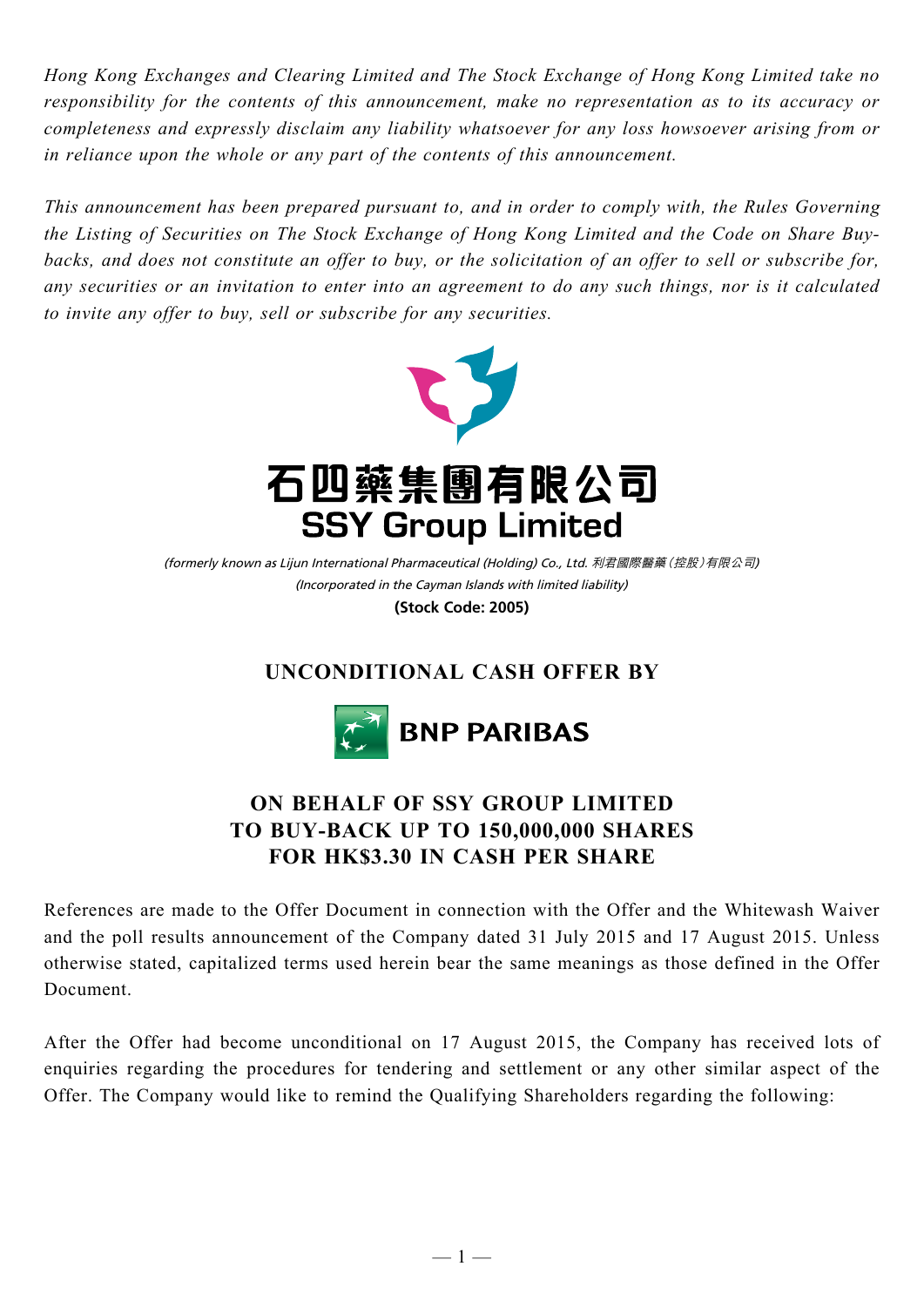## **EXPECTED TIMETABLE**

Pursuant to the following expected timetable, (i) the last day of dealing in the Shares on a cumentitlement basis is Thursday, 27 August 2015. (ii) dealings in the Shares on an ex-entitlement basis shall commence on Friday, 28 August 2015 and (iii) the Record Date is Monday, 31 August 2015. The timetable set out below is indicative only and may be subject to change. Any changes to the timetable will be announced by the Company.

| Last day of dealings in the Shares cum-entitlement                                                                                                              |
|-----------------------------------------------------------------------------------------------------------------------------------------------------------------|
| First day of dealings in the Shares ex-entitlement to the Offer  Friday, 28 August 2015                                                                         |
| Latest time for lodging the Form of Acceptance and<br>latest time for determining Shareholders' entitlement to<br>participate in the Offer based on the records |
| 31 August 2015                                                                                                                                                  |
|                                                                                                                                                                 |
|                                                                                                                                                                 |
| Announcement of the results of the Offer<br>31 August 2015                                                                                                      |
| Despatch of cheques to the Accepting Shareholders and,<br>if applicable, return of Share certificates for                                                       |

partly unsuccessful Excess Tenders to be made *(Note 4)* . . . . . . . . . Thursday, 10 September 2015

*Notes:*

- 1. Dealings in the Shares **after 27 August 2015** will not be settled under the rules of the Stock Exchange prior to the Record Date.
- 2. In order to accept the Offer, Qualifying Shareholders are required to submit to the Registrar the duly completed Form of Acceptance in accordance with the instructions as set out in this Offer Document and on the Form of Acceptance (which instructions form part of the terms and conditions of the Offer) on or before **4:00 p.m. on Monday, 31 August 2015**.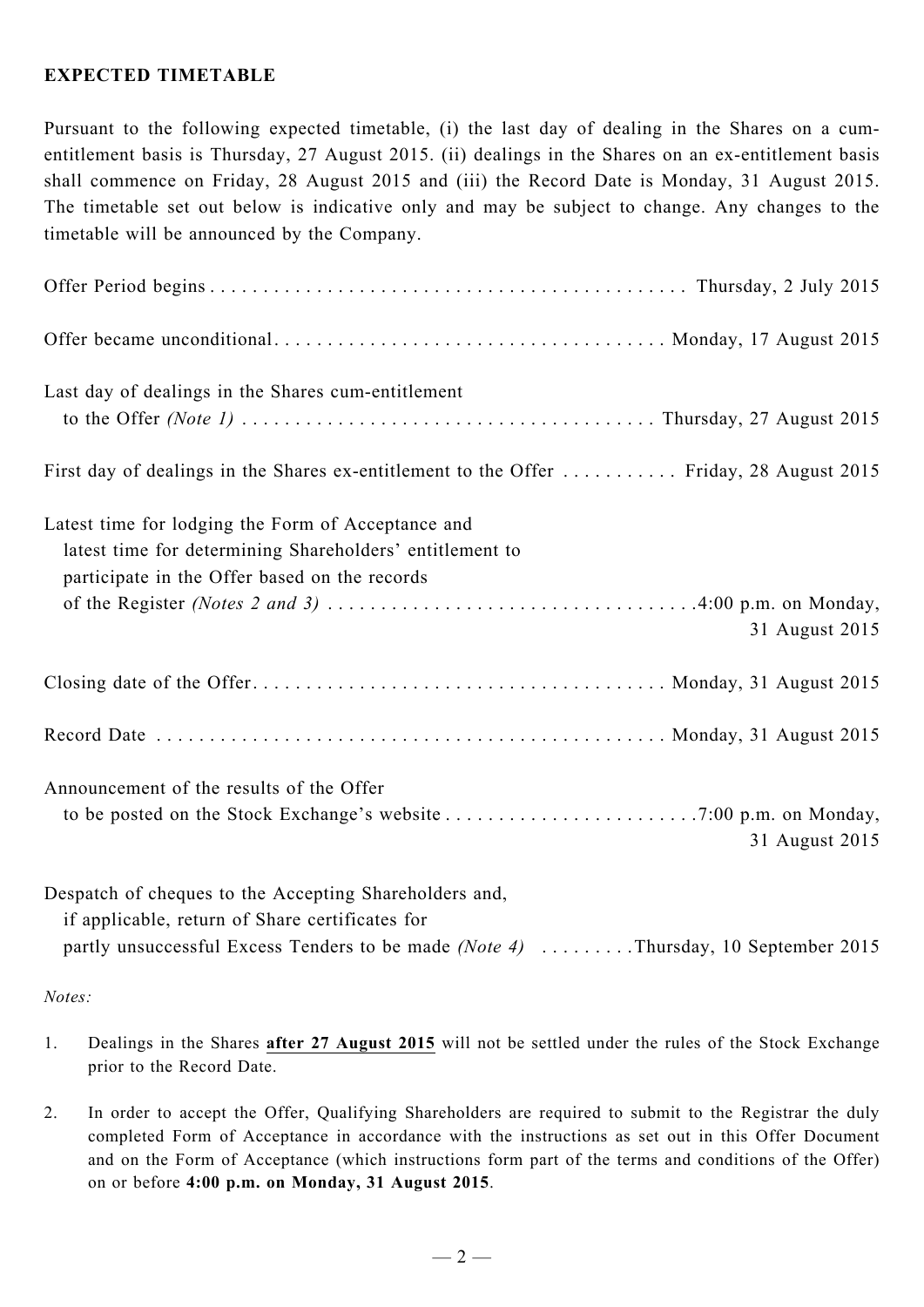- 3. If your Shares have been lodged with your licensed securities dealer/registered institution in securities/ custodian bank through CCASS, instruct your licensed securities dealer/registered institution in securities/custodian bank to authorise HKSCC Nominees Limited to accept the Offer on your behalf on or before the deadline set by HKSCC Nominees Limited. In order to meet the deadline set by HKSCC Nominees Limited, you should check with your licensed securities dealer/registered institution in securities/custodian bank for the timing on the processing of your instruction, and submit your instruction to your licensed securities dealer/registered institution in securities/custodian bank as required by them If your Shares have been lodged with your investor participant's account maintained with CCASS, authorise your instruction via the CCASS Phone System or CCASS Internet System on or before the deadline set by HKSCC Nominee Limited.
- 4. Remittance for the total amounts due to Accepting Shareholders under the Offer (subject to deduction of seller's ad valorem stamp duty payable on the Shares bought-back from such Accepting Shareholders) will be made by the Company within 7 Business Days after the close of the Offer.

All references to date and time contained in this Offer Document refer to Hong Kong time and dates.

## **ENQUIRY HOTLINES**

The contact information of the Company and the odd lots matching agent (Guotai Junan Securities (Hong Kong) Limited) is as follows:

- 1. Should any Qualifying Shareholder require any assistance in completing the Form of Acceptance or have any enquiries regarding the procedures for tendering and settlement or any other similar aspect of the Offer, the Qualifying Shareholder may contact Mr. Chow Hing Yeung, the company secretary of the Company, at (852) 2688-0869 during the period between 9:00 a.m. and 5:00 p.m. (Hong Kong time) from Mondays to Fridays (other than public holidays) and on the closing day of the Offer (i.e. Monday, 31 August 2015) between 9:00 a.m. and 4:00 p.m. (Hong Kong time) during the period when the Offer is open for acceptance; and
- 2. Should any Qualifying Shareholder require any assistance regarding odd lot arrangement, the Qualifying Shareholder should contact Mr. Simon Lou of Guotai Junan Securities (Hong Kong) Limited at (852)2509 7519, whose address is at 27th Floor, Low Block Grand Millennium Plaza, 181 Queen's Road, Central, Hong Kong, the designated broker appointed by the Company to match sales and purchases of odd lot holdings of Shares in the market **for a period of six weeks from the completion of the Offer** to enable Shareholders to dispose of their odd lots or to top up their odd lots to whole board lots of 2,000 Shares. Shareholders should note that the matching of odd lots is not guaranteed.